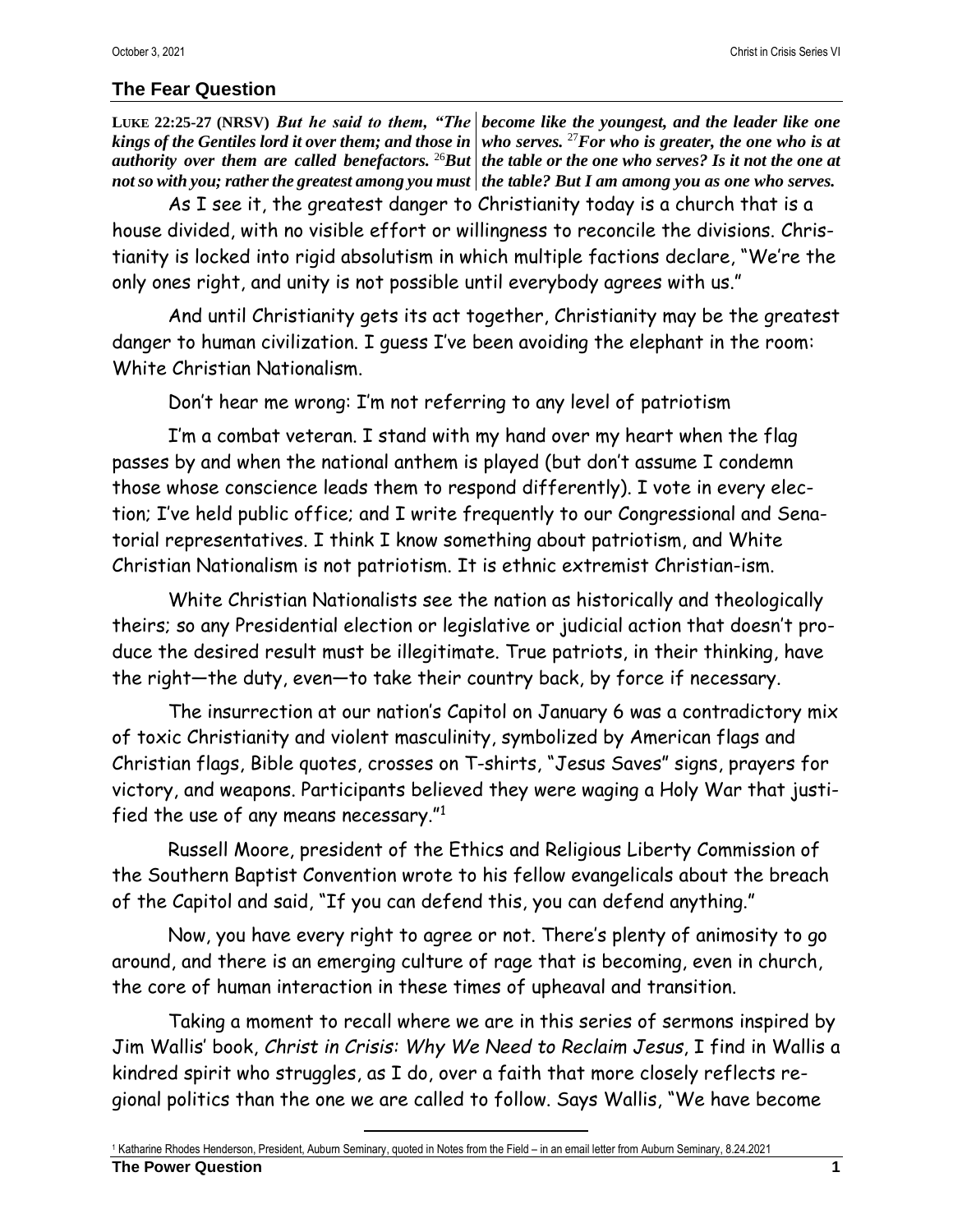disconnected from Jesus. We're not standing and acting in his name, with his values, action, and inspiration," (p. 10) (and I would add, instead, we too often attempt to push Jesus into the molds of our already existing political biases and religious doctrines.) We need to reclaim Jesus as our only standard.

Wallis offers eight questions—eight teachings of Jesus—by which we can discern whether we truly are reclaiming Jesus.

First: **"The Image Question:"** in a world obsessed with image, Jesus is the visible image of the invisible God in whose image all humanity is created, and Jesus rebukes any claim to superiority by any human group over any another. $^2$  To do so is a brutal attack on the image of God.

Next: **"The Neighbor Question:"** in the Parable of the Good Samaritan, Jesus expands the concept of neighbor to include those who are different from useven those we hate.

Last week we looked at **"The Truth Question:"** When the number of official lies reaches the point that people question whether truth is even possible, Jesus says, "I am the truth." What does truth look like? Just observe Jesus' life.

And so, we come today to **"The Power Question."** Matthew's gospel says the mother of James and John—those "Sons of Thunder"—asks Jesus if her sons can sit at his right and his left when he becomes king… sort of equivalent of being vice president and secretary of state.

The other disciples overheard and were angry. The issue is leadership: who's in charge? And Jesus said "The greatest among you is the one who is the least."

It must have been an ongoing point of contention, because all three synoptic gospels include this conversation, some more than once. John doesn't record the argument, but Jesus' response is similar, *after washing his disciples' feet*.

In today's text, Jesus contrasts two models of leadership.

The disciples' grasp of leadership was typical: authority. Power. Control—the way of 'the kings of the Gentiles'. In Jesus' response, "the contrast could not be greater. Think about leadership you've observed. What are its dominant values? Now compare that with what Jim Wallis calls the *transformative ethic* of servant leadership. The first shall be last $-$ those who want to lead will be servant of all. $^3$ 

It's an ongoing issue for us, too. In the New Testament I find three ways to reclaim Jesus through servant leadership:

1. A servant leader does not seek his or her own glory. John the Baptist, a servant leader sees himself as a "friend of the Bridegroom" (John [3:29\)](https://biblia.com/bible/esv/John%203.29), and is not preoccupied with the visibility of his own role.

<sup>2</sup> Wallis, Jim. Christ in Crisis (p. 46-47). HarperOne. Kindle Edition. 3 Ibid., p 113-114.